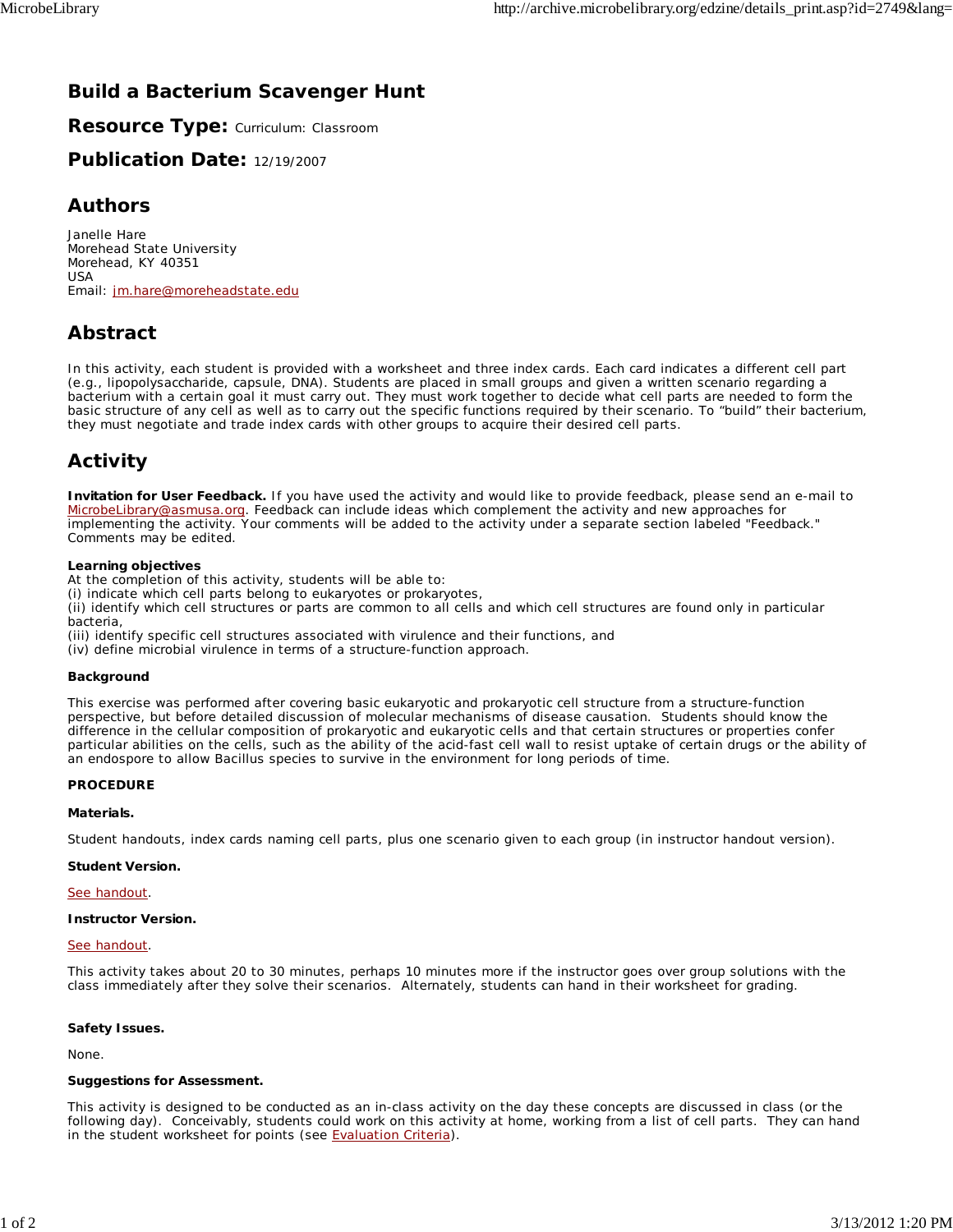Evaluating the worksheets gives a good idea of student misconceptions, e.g., can they distinguish prokaryotic parts from eukaryotic (do they insist prokaryotes need a nucleus?). By their inclusion on the worksheet of alternative strategies to achieve their scenario, their level of sophistication in understanding the versatility of these parts and the various names for them (outer membrane or lipopolysaccharide), as well as the overall variation in overall microbe structure, can be gauged.

### **Field Testing.**

This activity was used in a 200-level allied health medical microbiology lecture class of up to 40 students with groups of four students. The activity is flexible because the number of groups can be increased by adding additional scenarios or duplicating scenarios among groups, or decreased by decreasing group size.

In one semester, 18 out of 24 students elected to fill out an anonymous survey, while in another semester, 36 out of 41 students elected to fill out the survey. These surveys indicated a high level of effectiveness in achieving the learning objectives as rated on a Likert scale of 1 (strongly disagree) to 5 (strongly agree). Statements such as "I thought this learning method was stimulating/interesting," "This activity helped me learn more (or apply) my knowledge of the parts of a cell and virulence," "This activity helped me understand prokaryotic versus eukaryotic cell structure," and "This activity helped me distinguish between fundamental versus "optional" cell structures" all scored between 3.9 and 4.3. In addition, the activity instructions were clear (4.0), and students displayed a mild preference (3.9) for learning this way versus lecture delivery, but did not feel that it increased their interest in microbiology much (3.4).

One benefit of this activity is that it gets students talking to each other, verbally reviewing information and correcting each other, and thus thinking critically about the material. For example, students were arguing for one cellular structure versus another in a scenario where both alternatives were viable to achieve a given purpose (e.g., adherence involving a capsule or flagella).

Students worked animatedly as they moved around the room and seemed to enjoy the bartering process of acquiring parts from each other. Some joked about having to trade parts of perceived "high" value for those of "low" value or being pleased at getting "something for nothing" (if another student just gave them a cell part and they didn't need to give up something in return). However, the goal is not to force a 1-for-1 trade of cell parts, although those giving away parts they later found they needed were chagrined. If needed, one can quickly supply additional parts or allow them to "conjugate" to get the desired parts.

Many students commented something like: "This activity helped me remember things better because you had to apply your knowledge." They also liked to "apply the lecture material to a real scenario" and said that, "This allows you to understand, not just memorize. This is a higher level of learning." Students also appreciated the change in format from lecture and the chance to interact with fellow students: "You might have a student in the group who has another view on the topic and can explain it differently." This was seen when the inclusion of different but related terms, such as glycocalyx, slime layer, and capsule required students to question each other about the precise meanings of those terms and discuss the content. Finally, the hands-on work "helped me visualize what cell parts went with each type of cell."

### **SUPPLEMENTARY MATERIALS**

#### **Supplementary Modifications.**

Some students proposed modifications to the exercise to develop it further and make it more difficult. They proposed creating pictures of the various cell parts (which could be created ahead of time by the students themselves or could be provided by the teacher as actual micrographs) that could then be traded or used to create a physical model that could be assembled and hung on the wall (pin the flagellum on the microbe?). This would reinforce the visual recognition of cell parts seen in lecture presentations. Others suggested adding more "wrong" cell parts (e.g., eukaryotic structures if trying to construct prokaryotic cells) or building scenarios for protozoa, viruses, and fungi to be used when discussing those organisms in class. Students themselves can also try to design scenarios for other groups to solve.

The activity can be further expanded and modified to focus on the difference between prokaryotic and eukaryotic cells (e.g., include many more organelles for them to distinguish between), fungi (e.g., different morphological forms such as yeasts or moulds), viruses, or even nonpathogens (enzymes and metabolic pathways needed to carry out a biochemical scenario such as bioremediation). Modifications could also include having students model horizontal gene transfer through conjugation or transduction of antibiotic resistance or toxin genes, etc., whose phenotype could be identified as contributing to virulence. See Instructor Version handout for suggestions on creating scenarios.

Finally, one could expand on this topic and assign students to read an article on the developing field of synthetic biology (the proposed "creation" of a newly "designed" organism from parts). This approach to understanding requirements for cellular life is the focus of serious investigation.

**Appendices.**

**Student Version** 

Instructor Version

Evaluation Criteria

Student Assessment Form

Assessment/Results Summary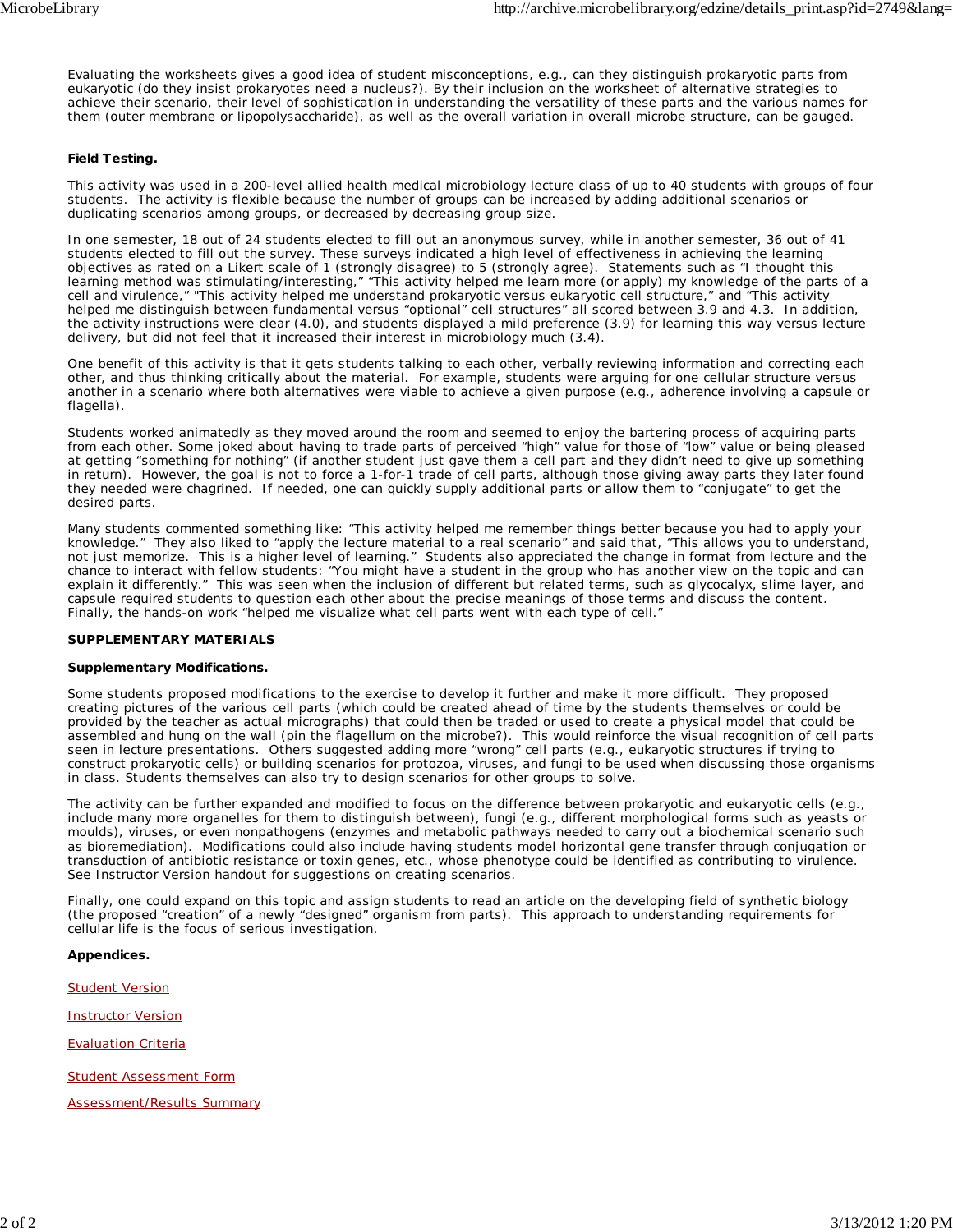### **"Build–a-Bacterium: a Scavenger Hunt"**

**Goal**: to work in teams to learn the parts that make up a bacterium, what parts are common to all cells versus the ones that are only found in particular bacteria, and what parts might contribute to the disease process.

 $\frac{1}{2}$  , and the set of the set of the set of the set of the set of the set of the set of the set of the set of the set of the set of the set of the set of the set of the set of the set of the set of the set of the set

\_\_\_\_\_\_\_\_\_\_\_\_\_\_\_\_\_\_\_\_\_\_\_\_\_\_ \_\_\_\_\_\_\_\_\_\_\_\_\_\_\_\_\_\_\_\_\_\_\_\_ \_\_\_\_\_\_\_\_\_\_\_\_\_\_\_\_\_\_\_\_\_\_\_\_\_

1) Review what the necessary parts of **any** cell are and what additional parts a bacterium might have.

\_\_\_\_\_\_\_\_\_\_\_\_\_\_\_\_\_\_\_\_\_\_\_\_\_\_ \_\_\_\_\_\_\_\_\_\_\_\_\_\_\_\_\_\_\_\_\_\_\_\_ \_\_\_\_\_\_\_\_\_\_\_\_\_\_\_\_\_\_\_\_\_\_\_\_\_

\_\_\_\_\_\_\_\_\_\_\_\_\_\_\_\_\_\_\_\_\_\_\_\_\_\_ \_\_\_\_\_\_\_\_\_\_\_\_\_\_\_\_\_\_\_\_\_\_\_\_ \_\_\_\_\_\_\_\_\_\_\_\_\_\_\_\_\_\_\_\_\_\_\_\_\_

a) Common cell parts list (may not use all blanks):

b) "Additional" parts (may not use all blanks):

2) Now for the scavenging! You will be presented with a scenario, below, which describes what traits or activities are needed to carry out a certain infection. Keep in mind that you need to form a complete working bacterium, so pay attention to the required as well as the additional parts.

According to your scenario, your group's mission is to:

(i) decide what parts you'll need to effectively carry out the invasion, intoxication, etc. of the host you will infect, and, (ii) "make" a bacterium by collecting all the parts. To do this, talk to the other groups and trade parts with them to get what you need to make your bacterium. Then raise your hands and yell "bacterium bingo" or some suitable cute phrase.

List the parts (both common and additional) you need:

| Cell part needed | Why do you need this part? What is its function? |  |  |  |
|------------------|--------------------------------------------------|--|--|--|
|                  |                                                  |  |  |  |
|                  |                                                  |  |  |  |
|                  |                                                  |  |  |  |
|                  |                                                  |  |  |  |
|                  |                                                  |  |  |  |
|                  |                                                  |  |  |  |
|                  |                                                  |  |  |  |
|                  |                                                  |  |  |  |

Are there any alternative ways this scenario could be accomplished?

Is there any particular microbe you can think of that fulfills the requirements of your scenario?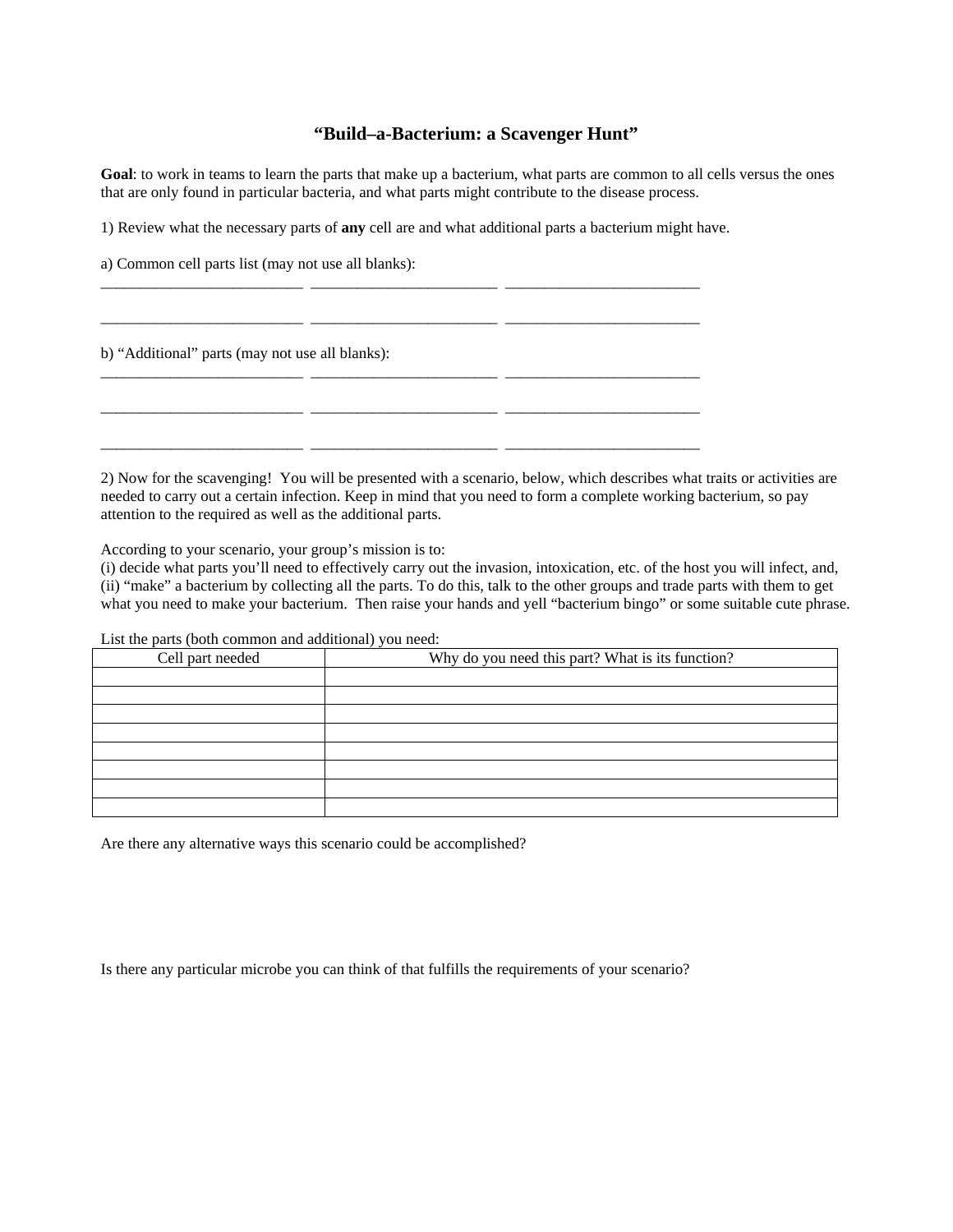## **"Build-a-Bacterium" Scavenger Hunt Instructor Version**

## **A. Classroom procedure**

1) Prepare scenarios and cell parts.

a) Print out one scenario per student group on a slip of paper (see scenarios below).

b) Write names of cell parts (see scenarios and word list below) on index cards. Sufficient duplicate cell parts should be prepared so each group can acquire DNA, a cell membrane, cytoplasm, and ribosomes. For example, if there are 30 students in your class, with 10 groups of three students, then you must prepare 10 cards that say "DNA," 10 cards that say "cytoplasm," etc. Prepare multiple copies of other cells parts, as multiple groups may wish to have "pilus" or "lipopolysaccharide."

You may wish to sort the cell parts cards into piles of two to three cards with the cell parts strategically distributed so each group will likely need to barter with other groups. For example, to a group of two students, give one person "DNA," "lipopolysaccharide", and "nucleus," and the other person, "cell membrane," "peptidoglycan," and "flagella." This ensures that this group will need to trade with others to acquire their ribosomes and cytoplasm, as well as other parts.

2) Hand out one worksheet to each student and instruct students to work in groups to solve and answer part 1 on the worksheet.

3) After 5 to 10 minutes of working on part 1, hand out scenarios and approximately two to three index cards to each student and instruct them to barter and physically move around the room to other groups to talk and trade or give away cell parts. Tell them that not all index cards must be used to complete their scenario.

4) Students fill out part 2 of the worksheet individually after working with their group.

5) You may choose to have all students hand in the worksheet or discuss their results and rationale for their choices as a class.

# **B. Suggestions for writing additional scenarios**

Although these scenarios are based on the activities of microbes involved in host-pathogen relationships, you may wish to write additional scenarios about specific bacteria that are nonpathogens but important in the environment or industry, or even about eukaryotic organisms or viruses, depending on the level and focus of the class.

You can either construct a scenario focused on specific parts (or attributes or enzymes) you wish them to focus on, or you can take an actual microbe that you are studying and determine which parts are needed to construct that microbe. Then write a description of activities that the microbe would engage in, based on the function that requires a particular cell part. For example, allude to the environment the bacterium would likely find itself in where it would express that cell part. Alternatively, describe an activity that the bacterium would do, for which it would need a certain cell part. These additional scenarios might require making additional "cell parts" index cards.

# **C. Evaluation**

Required cell parts for each scenario include: DNA, cytoplasm, cell membrane, ribosomes. Suggested additional cell parts are indicated after the scenarios. (Boldfaced words, which provide students with hints, may be left boldfaced at the instructor's discretion when the scenarios are given to students.) See instructor rubric for assessing worksheets.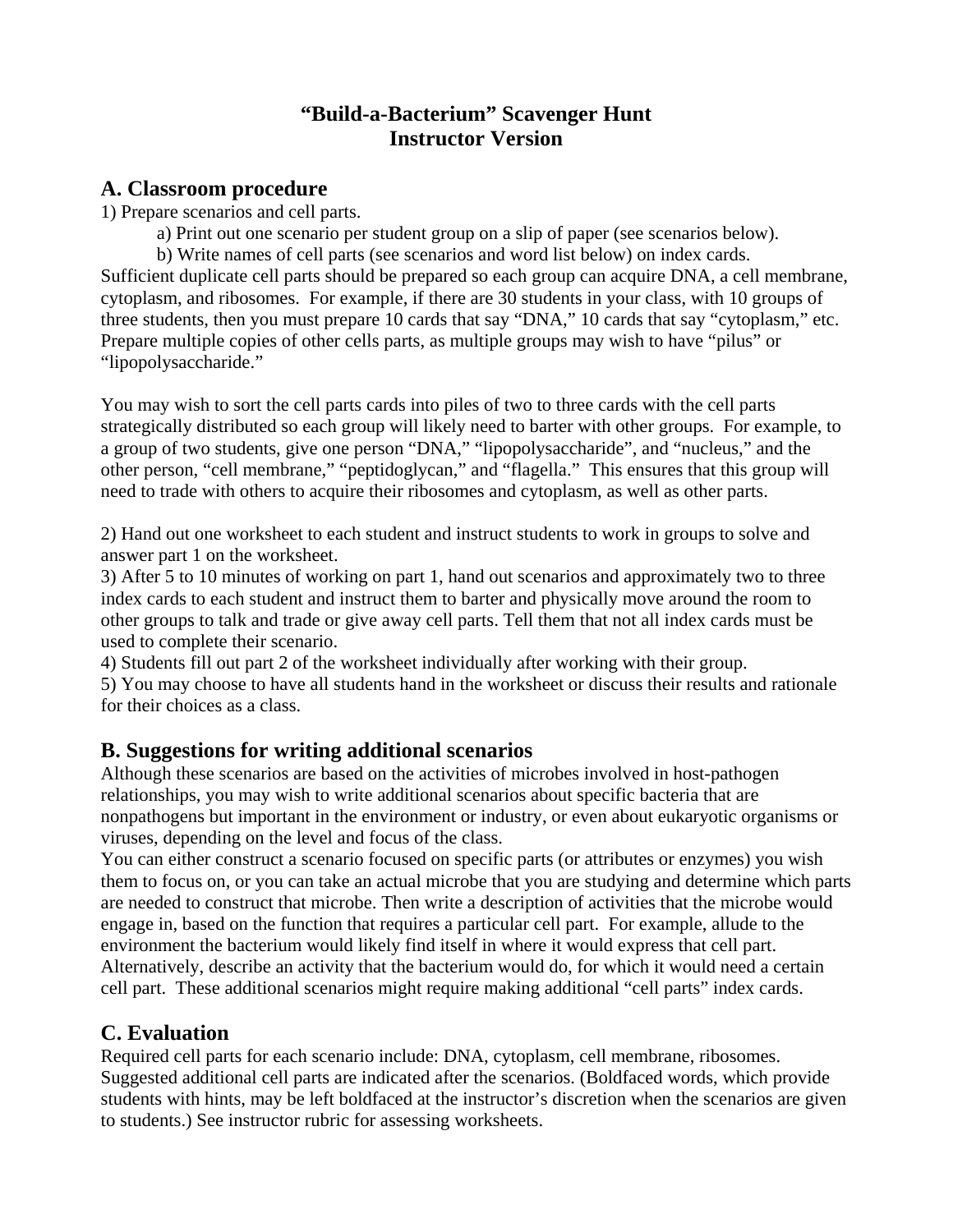## **SCENARIOS**

A. Although you intend to make your living in a human for many years to come, you're kind of an isolationist. Slow and steady wins the race, you say, although some say you're a bit stiff, like a **statue in a wax museum**.

B. You finally feel ready to **settle down in one spot** for good this time. But first you've got to find your way to the right spot.

C. You're a bit of a swinger—you're looking to **swap genes** with someone, preferably someone who can resist the effects of that newest antibiotic on the market.

D. You're kind of an **outdoorsy** type of microbe—but you would need a moisturizer, it's so **dry** out there. Why don't you just hang out outdoors? You're in **no hurry** to annoy those big humans anyway.

E. You're **sneaky** and would like to **avoid** the deadly grip of white blood cell phagocytes. Plus, you've got a **sweet** tooth.

F. It made you happy to live in your human host, once you **found your way** to a good spot. Of course, they're not happy having you in them, but if they kill you, they're in for a nasty surprise! Revenge of the **killer** microbes!

G. You have found yourself between a rock and a hard place—good thing you know how to wriggle out of this sticky situation. You'll **twist and turn**, but at least you won't twist yourself in knots.

H. You're unique—you don't like to conform to any one shape, like other bacteria. If they don't like it, they can get walking (**pneumonia, that is**).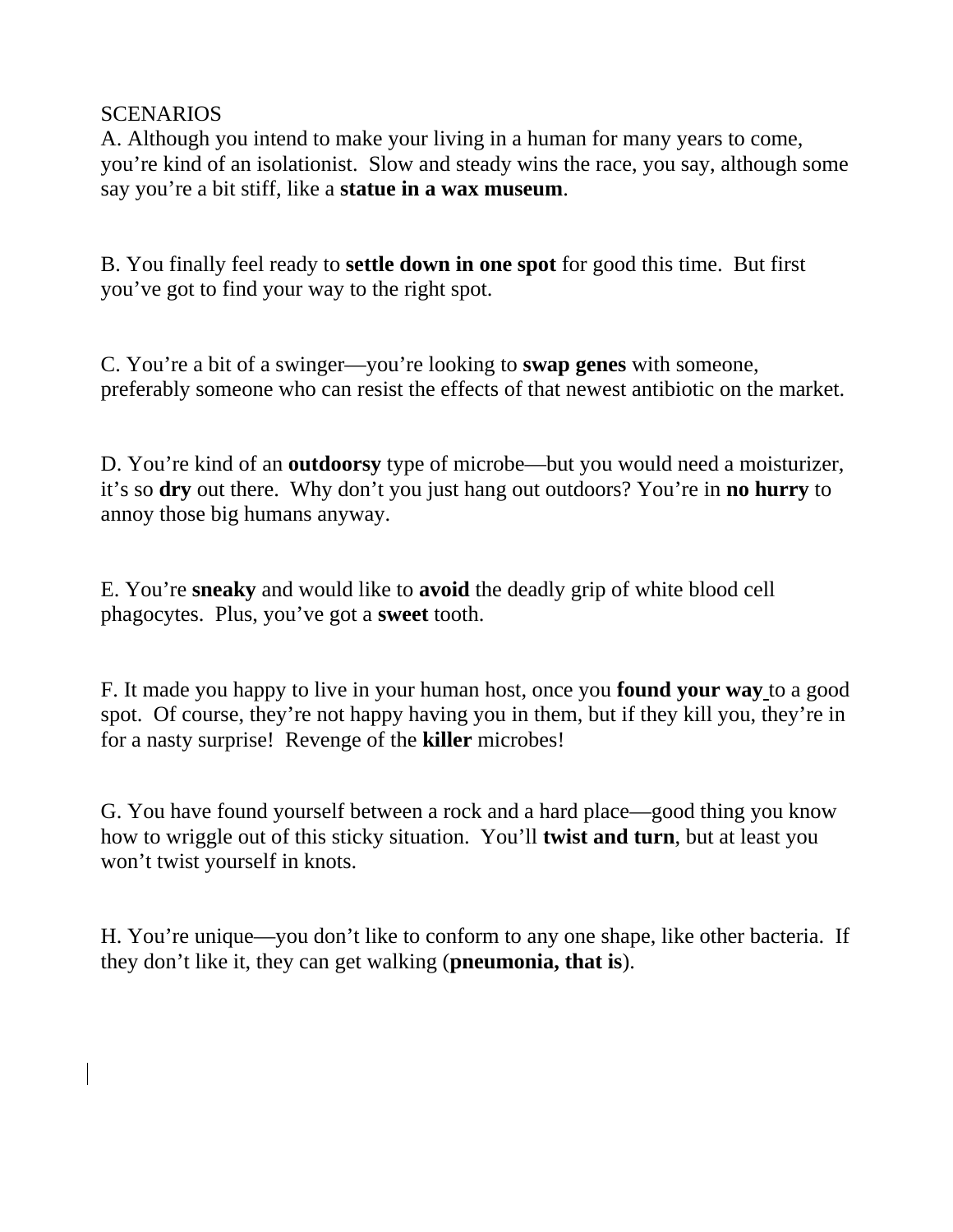## **Scenario answers**

A. Suggested answers: acid fast microbe; *Mycobacterium tuberculosis* or *Mycobacterium leprae* Suggested additional cell parts: peptidoglycan, mycolic acids

B. Suggested answer: adherence

Suggested additional cell parts: peptidoglycan, flagellum or axial filament; capsule, fimbriae, or slime layer

C. Suggested answer: any cell capable of conjugation, e.g., *Escherichia coli* Suggested additional cell parts: peptidoglycan, (sex) pilus

D. Suggested answer: spore-forming bacterium such as *Bacillus* or *Clostridium* Suggested additional cell parts: peptidoglycan, endospore

E. Suggested answer: capsulated microbe; *Streptococcus pneumoniae* Suggested additional cell parts: peptidoglycan, capsule

F. Suggested answer: motile, gram-negative bacterium Suggested optional cell parts: peptidoglycan, flagellum or axial filament, outer membrane or endotoxin

G. Suggested answer: motile spirochete bacterium Suggested optional cell parts: peptidoglycan, endoflagella or axial filament or periplasmic flagella

H. Suggested answer: pleomorphic, *Mycoplasma pneumoniae*  Suggested optional cell parts: NOT peptidoglycan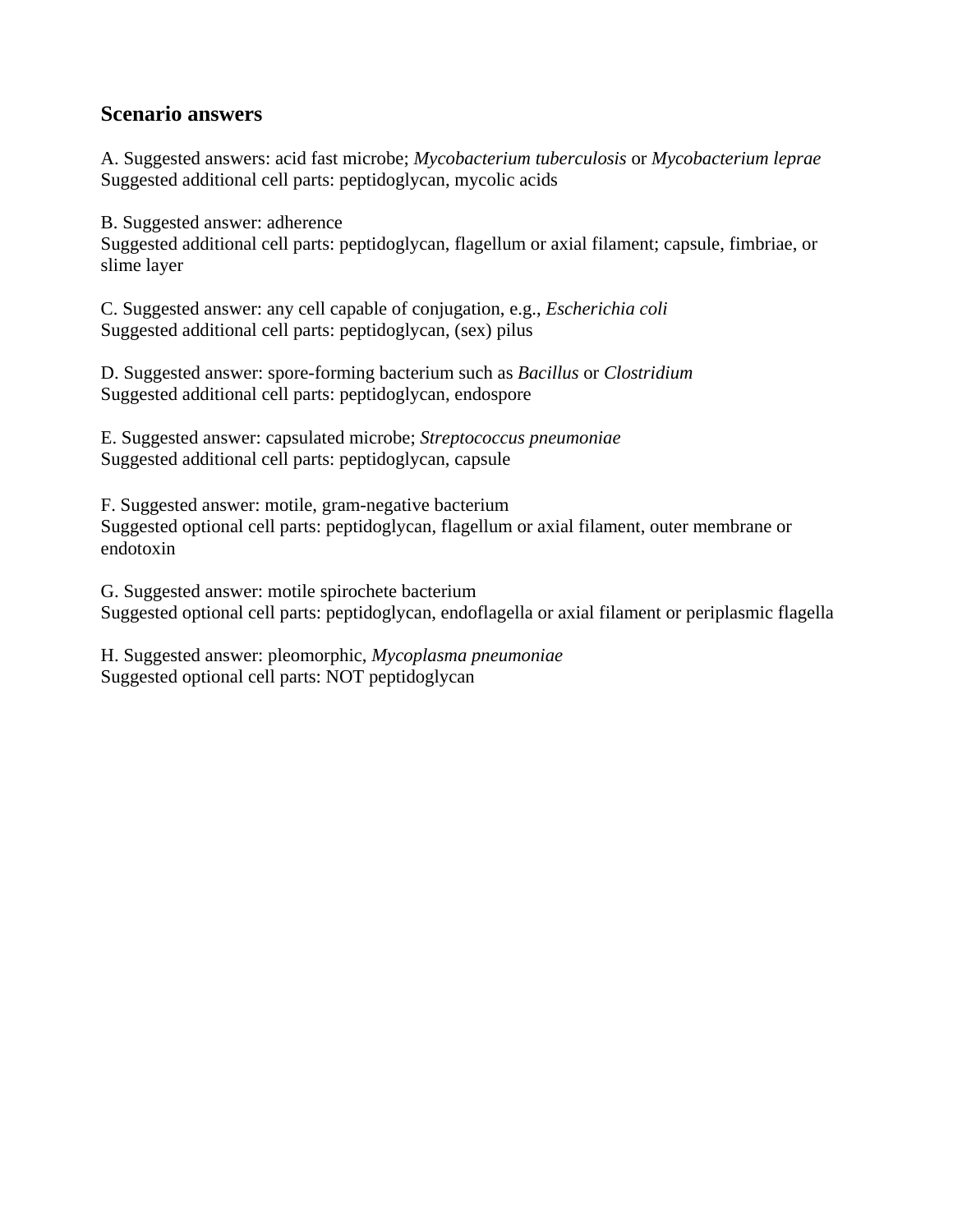## **Cell parts word list**

These are examples of cell parts, which include various eukaryotic parts that may be useful as "red herrings," or if you wish to include, for example, protozoan or fungal scenarios.

DNA (required for any cell) Cytoplasm (required for any cell) Cell membrane (required for any cell) Ribosomes (required for any cell) Peptidoglycan Endospore Nucleus lipopolysaccharide Mycolic acids Glycocalyx Golgi apparatus Plasmid Flagella Axial filament Slime layer Chloroplast Capsule Cilia Mitochondrion Outer membrane Endoflagella Sex pilus Fimbriae Outer membrane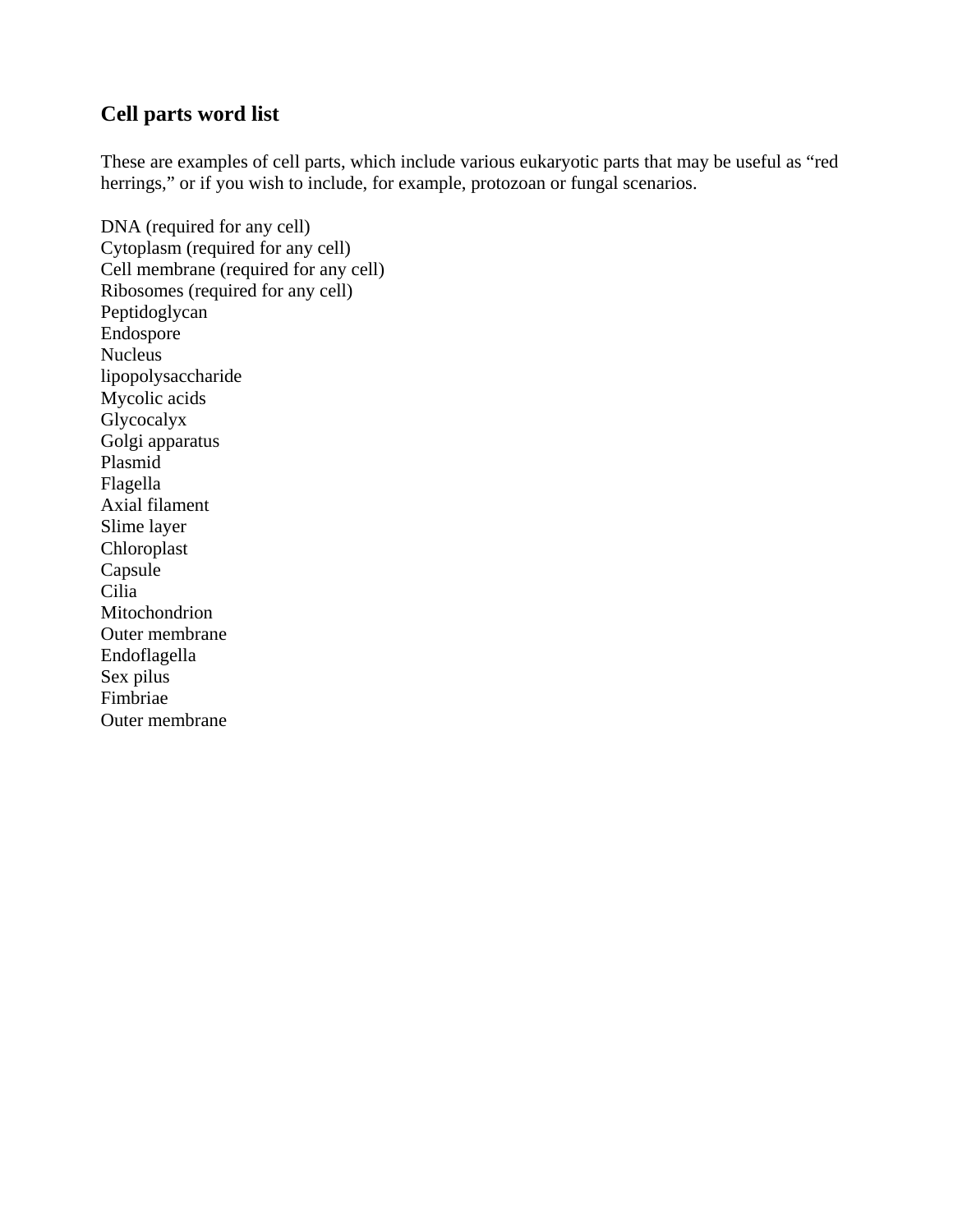| Criterion                                                                                                                                                                                                     | Perfect | 2<br>Some<br>mistakes | 3<br>Many<br>mistakes<br>or blank | Comments |
|---------------------------------------------------------------------------------------------------------------------------------------------------------------------------------------------------------------|---------|-----------------------|-----------------------------------|----------|
| 1a) Identifies common parts of any cell                                                                                                                                                                       |         |                       |                                   |          |
| Includes all common parts                                                                                                                                                                                     |         |                       |                                   |          |
| Does <b>not</b> include any parts as common that are specialized                                                                                                                                              |         |                       |                                   |          |
| 1b) Only chooses prokaryotic parts (e.g., does not choose<br>mitochondria or nucleus)                                                                                                                         |         |                       |                                   |          |
| 1b) Only chooses "additional" parts                                                                                                                                                                           |         |                       |                                   |          |
| 1b) Chooses all possible "additional" parts                                                                                                                                                                   |         |                       |                                   |          |
| Includes a list of parts and abilities that will allow their cell to<br>complete the given scenario                                                                                                           |         |                       |                                   |          |
| Describes what role each cell part plays                                                                                                                                                                      |         |                       |                                   |          |
| Describes how the specialized cell parts contribute to virulence                                                                                                                                              |         |                       |                                   |          |
| Shows understanding of alternative strategies bacteria may use<br>to carry out scenario, e.g., by proposing alternate strategies                                                                              |         |                       |                                   |          |
| States a particular microbe name that could be associated with<br>this scenario, e.g., a Bacillus carrying out persistence in the<br>environment. (Not required but gives evidence of additional<br>thinking) |         |                       |                                   |          |

### Build-a-Bacterium Student Worksheet Evaluation Criteria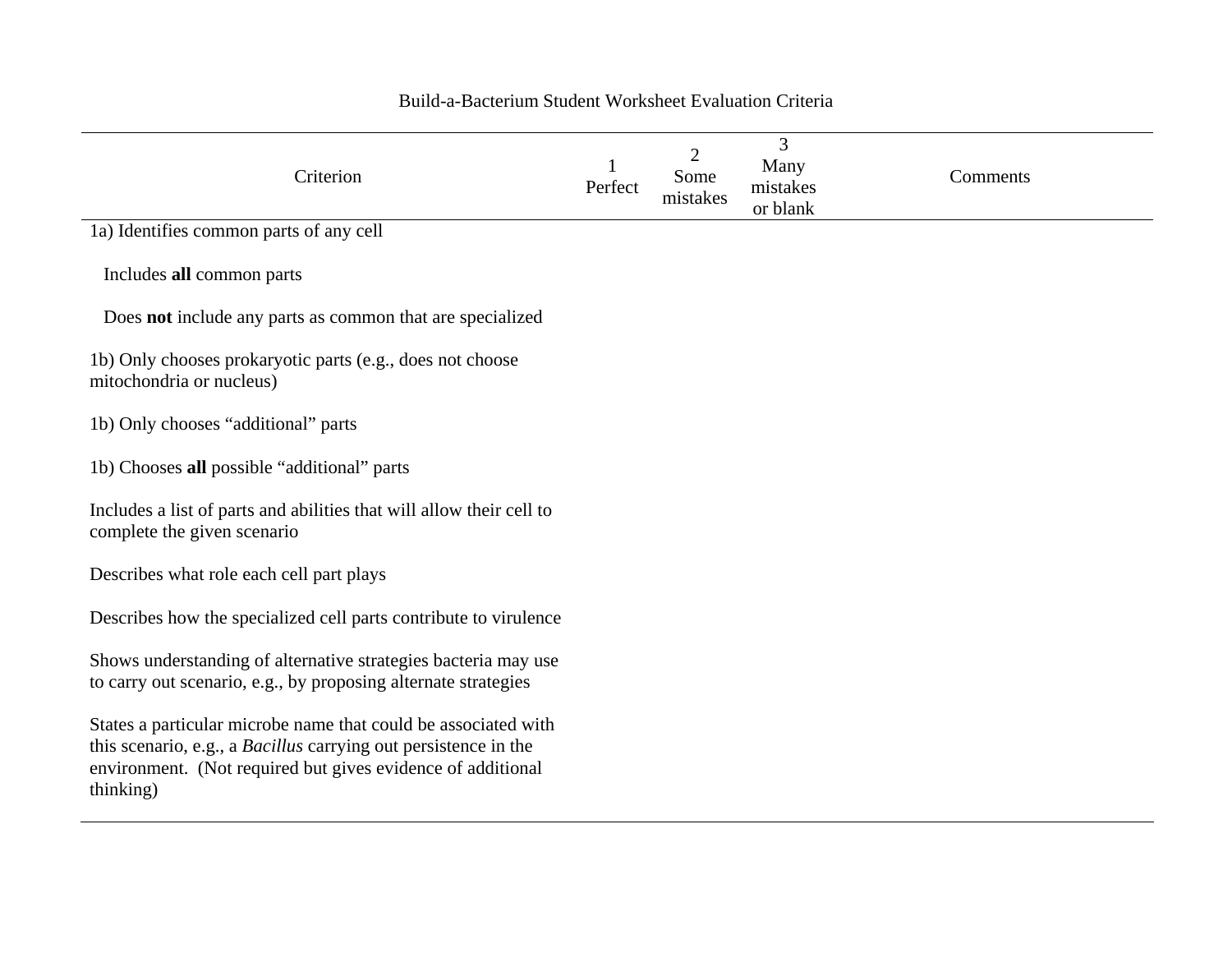## "Build-a-Bacterium" activity survey

I ask you these questions to help me improve the class and determine whether the activities that we do are helpful for your learning. You are not required to give any answers, and your specific answers have NOTHING to do with your grade in this class. I need and appreciate your HONEST feedback. Don't put your name on this (type on it if you wish). Thank you!!

Please respond to the statements about the "Build-a-Bacterium" activity using the scale shown below.

| strongly disagree                                                                               | moderately | neither agree nor | moderately agree | strongly agree |  |  |  |
|-------------------------------------------------------------------------------------------------|------------|-------------------|------------------|----------------|--|--|--|
|                                                                                                 | disagree   | agree             |                  |                |  |  |  |
| 1. Doing this enhanced my learning about the subject.                                           |            |                   |                  |                |  |  |  |
| 2. The activity was clear (in what I was supposed to do).                                       |            |                   |                  |                |  |  |  |
| 3. It was of an appropriate intellectual level (hard/easy).                                     |            |                   |                  |                |  |  |  |
| 4. I liked learning in this way better than lecture.                                            |            |                   |                  |                |  |  |  |
| 5. It increased my interest in microbiology.                                                    |            |                   |                  |                |  |  |  |
| 6. I thought this learning method was stimulating and/or interesting.                           |            |                   |                  |                |  |  |  |
| 7. This activity helped me <b>learn more</b> about the parts of a cell and a cell's virulence.  |            |                   |                  |                |  |  |  |
| 8. This activity helped me to <b>apply and practice</b> my knowledge of the parts of a cell and |            |                   |                  |                |  |  |  |
| virulence.                                                                                      |            |                   |                  |                |  |  |  |
| 9. This activity helped me understand prokaryotic versus eukaryotic cell structure.             |            |                   |                  |                |  |  |  |
| 10. This activity helped me distinguish between fundamental versus "optional" cell structures.  |            |                   |                  |                |  |  |  |
|                                                                                                 |            |                   |                  |                |  |  |  |

I welcome your comments on how to improve this activity. What would make it better or a more accurate review of what we learned?

If you enjoyed doing this type of activity, or felt it was helpful, **why** did you enjoy it or learn from it?

What, in your opinion, are the pros and cons of doing this particular activity, versus just listening to lecture on this topic?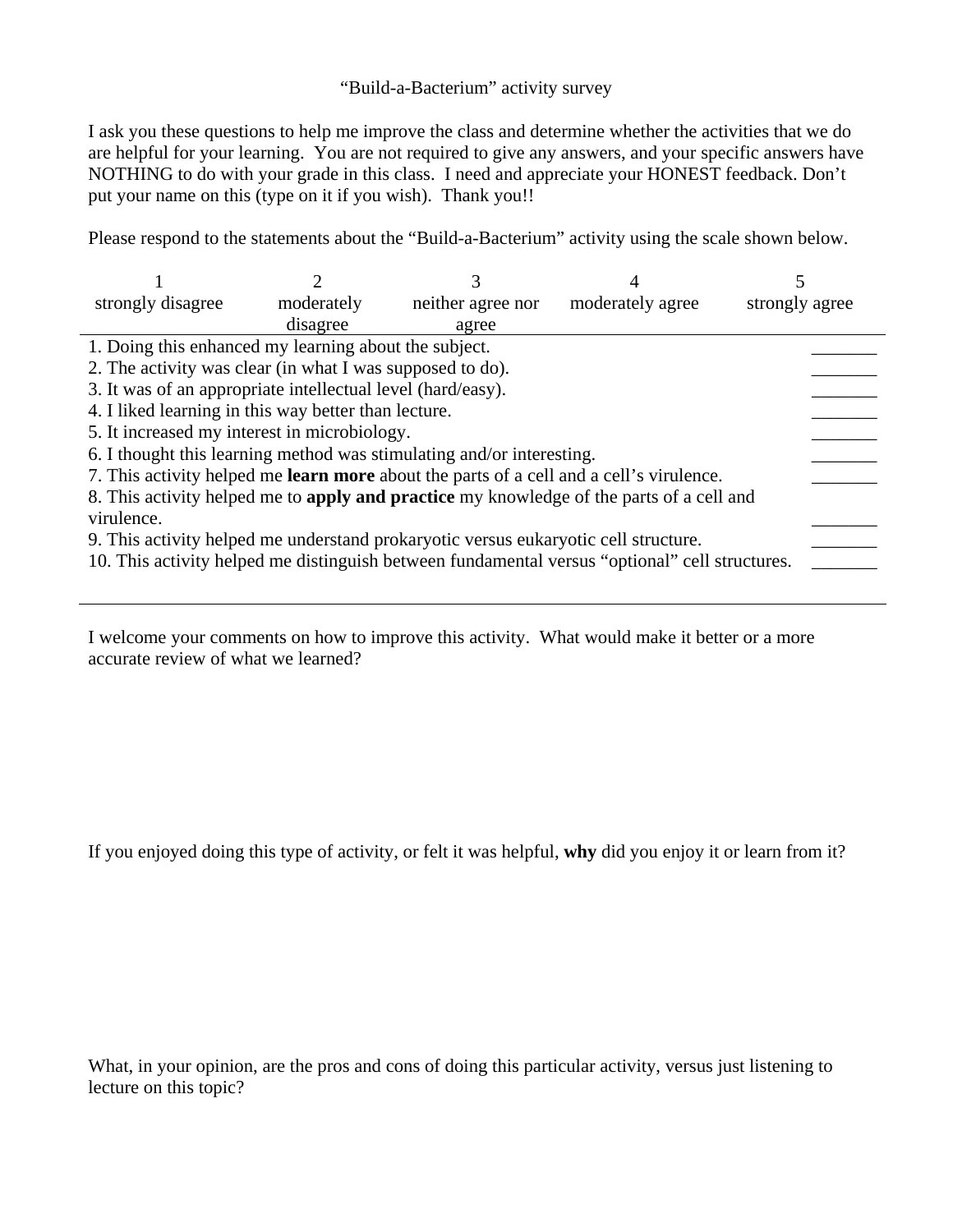## Assessment Results and Summary

|                                                            |                | Average       | Mode <sup><math>c</math></sup> , |
|------------------------------------------------------------|----------------|---------------|----------------------------------|
|                                                            | Average        | semester $2b$ | all                              |
| Statement students rated                                   | semester $1^a$ |               | semesters                        |
| 1) Doing this enhanced my learning about the subject       | 4.2            | 4.0           | 4                                |
| 2) The activity was clear (in what I was supposed to       |                |               |                                  |
| do)                                                        | 4.5            | 3.7           | 4                                |
| 3) It was of an appropriate intellectual level (hard/easy) | 4.1            | 4.2           | 4                                |
| 4) I liked learning in this way better than lecture        | 3.9            | 4.0           | 4                                |
| 5) It increased my interest in microbiology                | 3.1            | 3.6           | 3                                |
| 6) I thought this learning method was stimulating          |                |               |                                  |
| and/or interesting                                         | 4.4            | 4.1           | 4                                |
| 7) This activity helped me learn more about the parts      |                |               |                                  |
| of a cell and a cell's virulence                           | 4.2            | 4.1           | 4                                |
| 8) This activity helped me to apply and practice my        |                |               |                                  |
| knowledge of the parts of a cell and virulence             | 4.4            | 4.2           | 4                                |
| 9) This activity helped me understand prokaryotic          |                |               |                                  |
| versus eukaryotic cell structure                           | 4.3            | 3.7           | 4                                |
| 10) This activity helped me distinguish between            |                |               |                                  |
| fundamental versus "optional" cell structures              | 4.3            | 4.2           | 5                                |

### TABLE 1. Student assessment of the Build-a-Bacterium activity

<sup>*a*</sup> 18 of 24 students represented.<br> *b* 36 of 41 students represented.<br> *c* The medians were identical to the mode, except on question 10 where the median was 4.

Distribution of answers to these questions from semester 1.<br>Question 1. Question 2. Question 3. Question 1. Question 2. Question 3. Question 4. Question 5.









1 2 3 4 5







1 234 5

 $\Box$